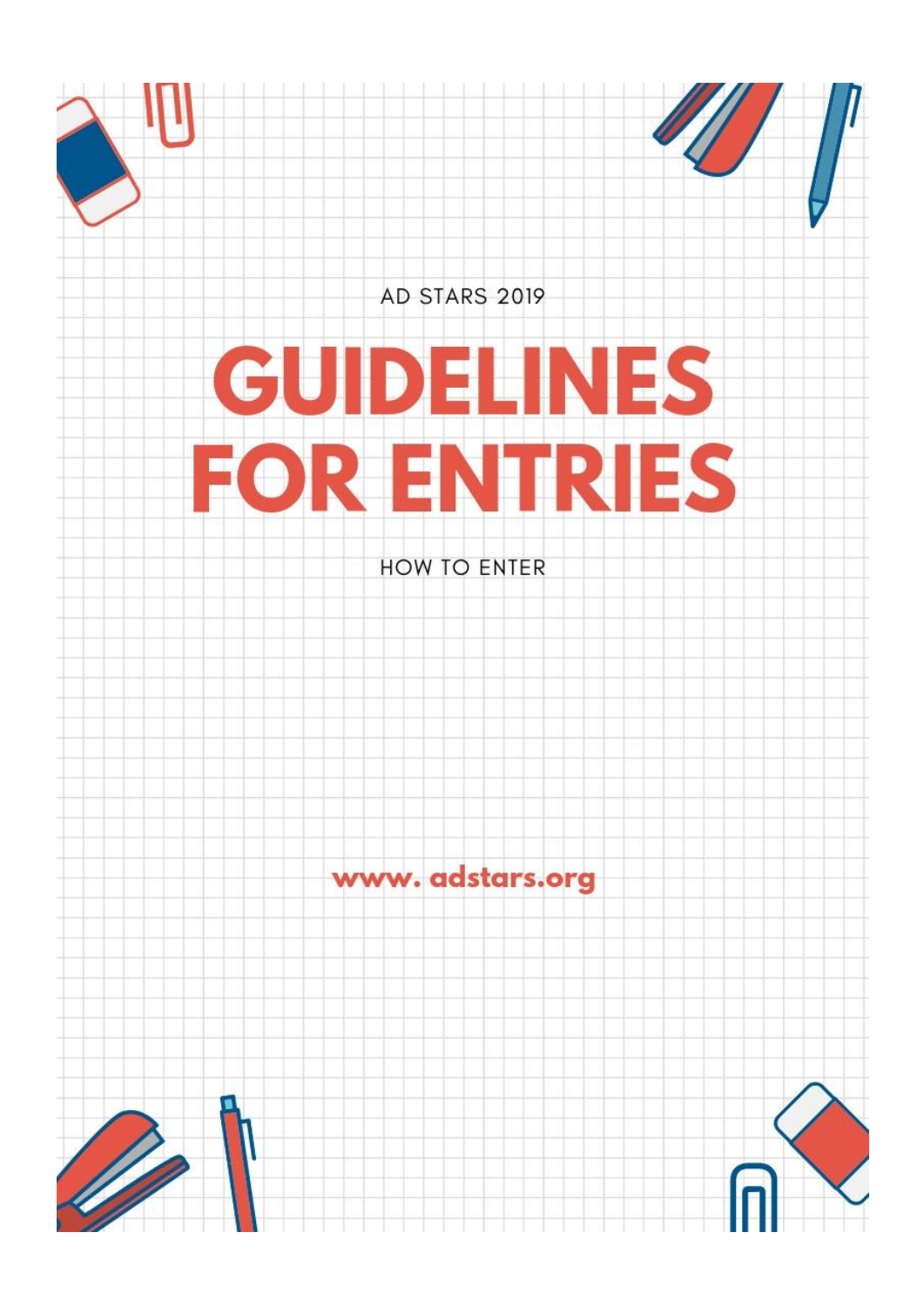

#### AD STARS AWARDS 2019

INTRODUCTION

Welcome to our guide for AD STARS Awards 2019. AD STARS is the only international advertising festival which combines creativity with cutting-edge technology. It aims to share creative solutions and change the world. As its ultimate value is "humanity", we strive to become a communication platform to contribute to mankind.

AD STARS consists of the Advertising section for advertisements, the Video section for brand video clips and PSA advertising section. All entries share virtually identical sets of the schedule, eligibility, entry regulations, credits, trophies, publishing permits and other details.

AD STARS 2019 entries are accepted online.

To submit an entry, please visit the AD STARS website at www.adstars.org.

Thank you for your interest in AD STARS.

If you have inquiry, please do not hesitate to contact.

AD STARS Secretariat Office Busan Design Center 506, 57, Centum dong-ro, Haeundae-gu Busan, Republic of Korea 48059 Tel: +82 51 623 5539 / Fax: +82 51 623 5529 / Email: [info@adstars.org](mailto:info@adstars.org)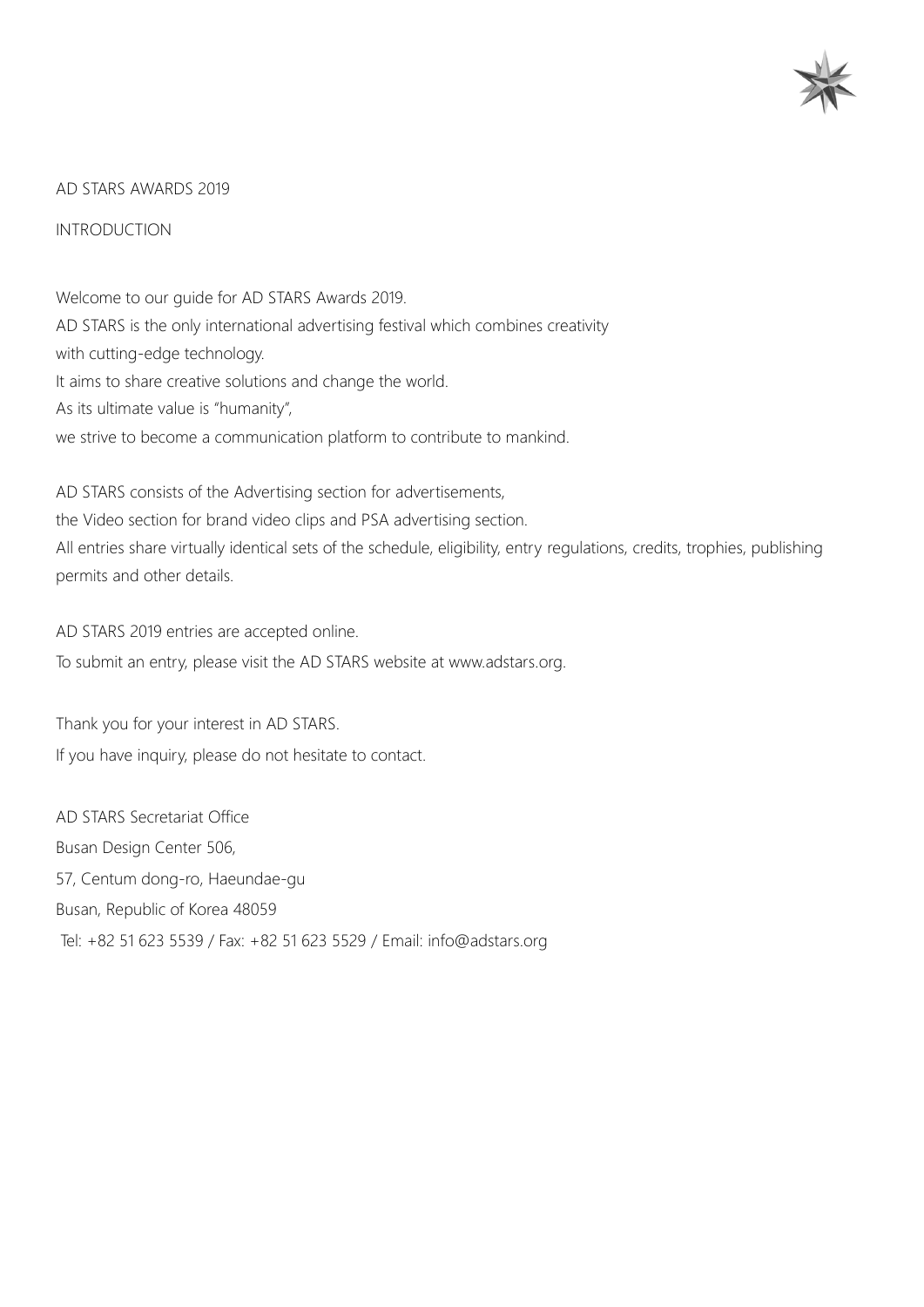# HOW TO ENTER



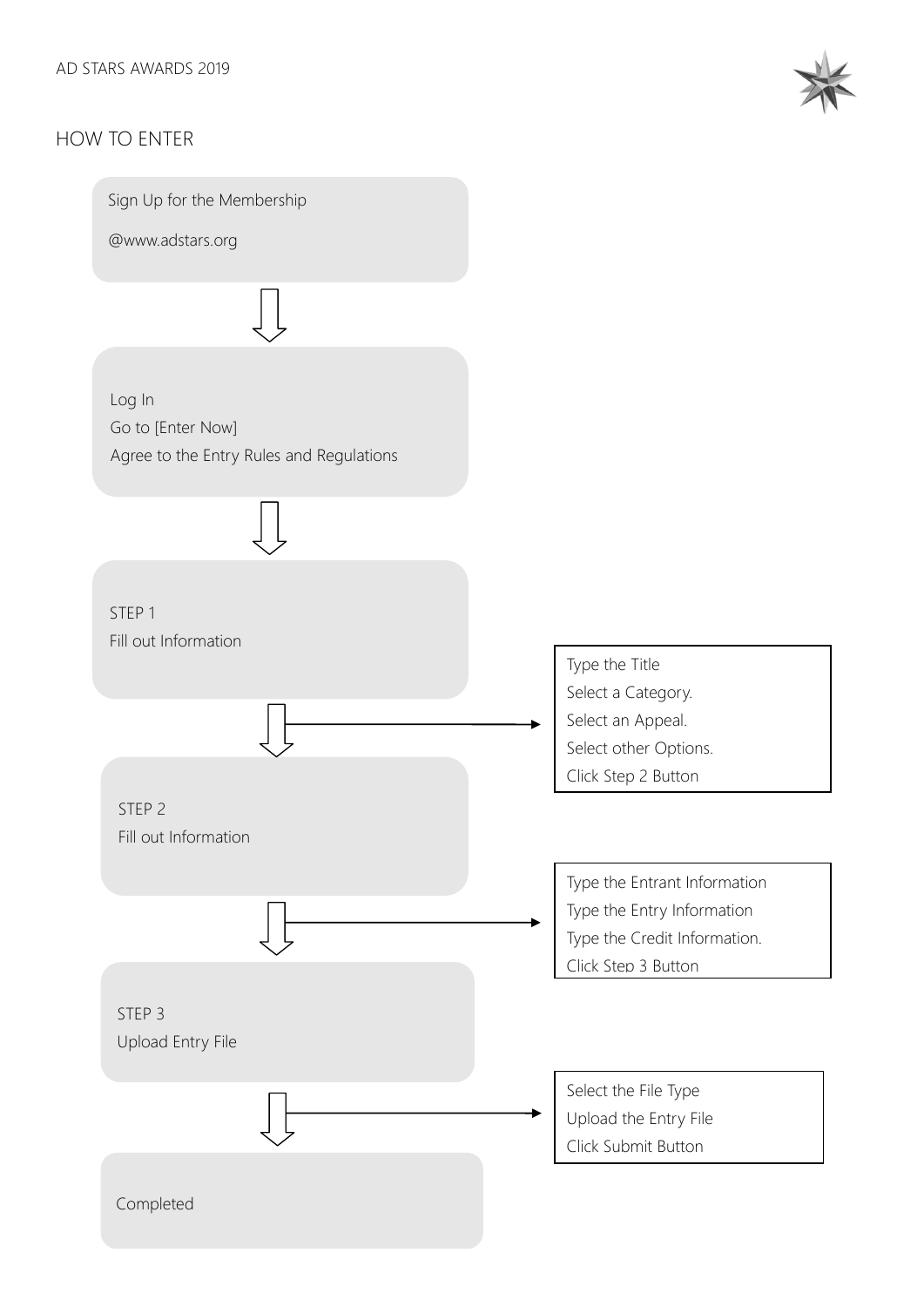

# BEFORE YOU ENTER

#### 1. User Environment

The user entry environment is as follows.

If possible, the latest version of the Web browser is recommended.

| OS Environment | Windows OS, MAC OS             |  |  |
|----------------|--------------------------------|--|--|
|                | Internet Explorer 11 or Higher |  |  |
| Web Browser    | Firefox 3.5 or Higher          |  |  |
|                | Google Chrome 25.0 or Higher   |  |  |
|                | Safari 5.1 or Higher           |  |  |

\* In case of Safari and Firefox, the latest version of Flash Player needs to be installed.

#### 2. Sign Up the Membership

If you are not a member of AD STARS, please sign up for membership on our website.

After accessing [www.adstars.org](http://www.adstars.org/) , click on the "Join Us" button.

After that, type the required information for membership.

#### **loin Us** STEP 03 STEP 01 STEP 03<br>Completion of joining Agreement to<br>the terms 【引 Agreement to the terms Agreement to the Terms and Conditions.<br>If you want to become a member of AD STARS, you must agree to the Terms and Conditions below, without fail. All the personal information handled by AD STARS has been collected, possessed, and handled by basing on the relevant laws or according to the consent by the main agent of the information The Personal Information Handling Act' presents the general canons regarding the handling of such personal information. And AD STARS will lawfully and reasonably handle the personal information that is collected, possessed, and handled according to the regulations of such laws for the appropriate performance of the public work and for the protection of the rights and the interests of the citizens. Also, according to the regulations in the related laws, AD STARS shall respect the rights and the interests of the many people, including the claim for the inspection, the claim for the correction, etc. regarding the personal information that is possessed by AD STARS. And you, the many people can make a claim for an administrative trial according to the decisions in the Administrative Trial Act regarding the encroachments upon the rights and the interests in such laws and the others of the like The handling of the personal information of the homepage users - The personal information handling on the AD STARS homepage. 1. The personal information that is automatically collected and stored. In the case of using the AD STARS homepage, the following information gets collected and stored automatically. The Internet server domain of you, the users, and the address of the website you went through when visiting the AD STARS homepage The types and the OS's of the users' browsers. I agree to 'the Terms and Conditions for using the services and the collection and use of the personal information'

confirm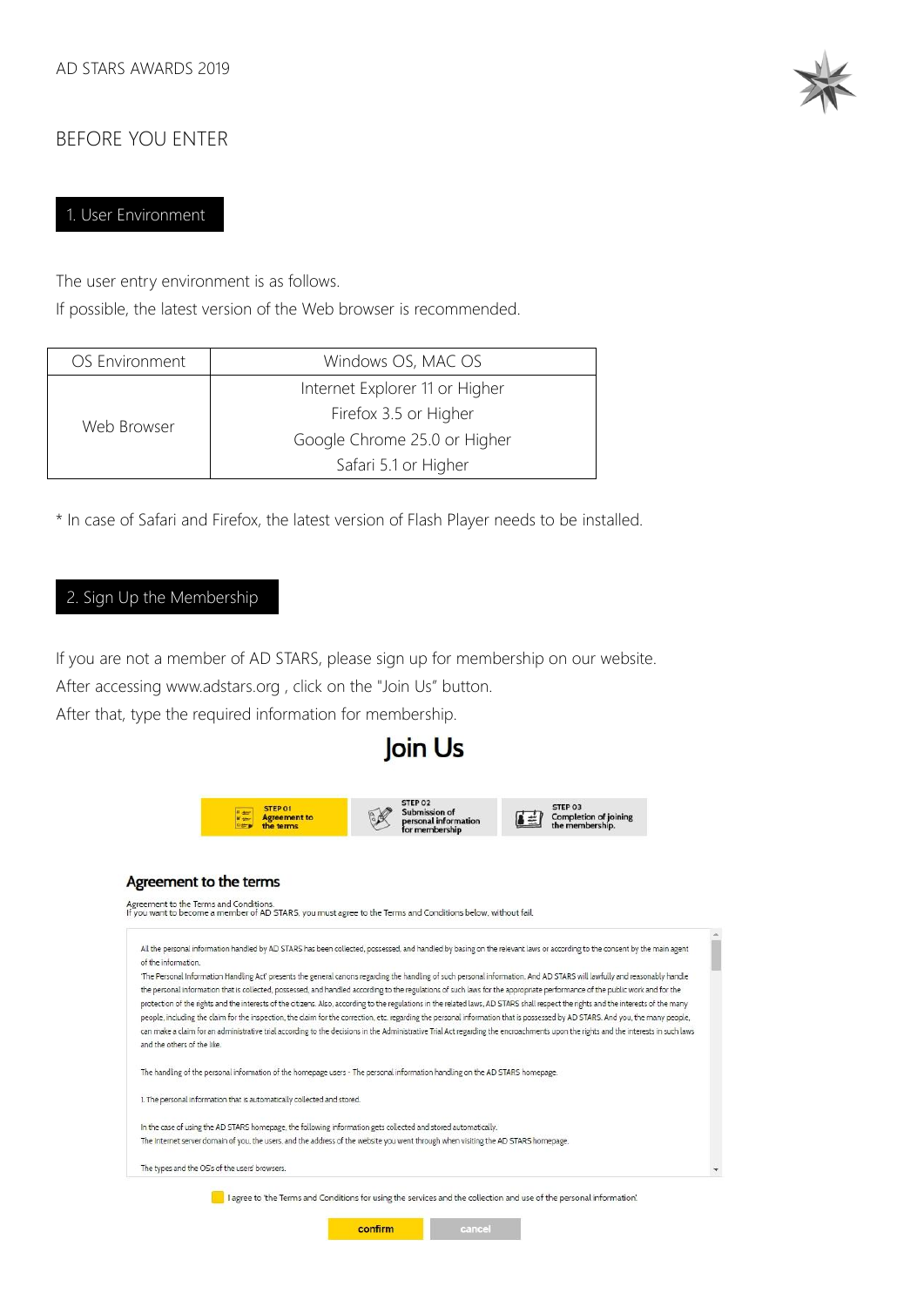

# BEFORE YOU ENTER

In the "Division", "Professional" refers to the creatives who are currently engaged in the fields of marketing and communications.

"Non- Professional" refers to students and ordinary people who are not currently engaged in the fields of marketing and communications.





#### All mandatory information are with red checks. All information MUST be written in English

| ◆ First Name          |                                                                                             | <b>* Last Name</b>         |                              |
|-----------------------|---------------------------------------------------------------------------------------------|----------------------------|------------------------------|
| · Division            | ® Professional © Non-professional                                                           | Job Title                  |                              |
| Email Address(ID)     |                                                                                             |                            | <b>Check Availability</b>    |
|                       | P Yes, I want to receive enewsletter from Adstarsfestival                                   |                            |                              |
| Confirm Email Address |                                                                                             |                            |                              |
| · Password            |                                                                                             | Company Name               |                              |
| · Business Field      | -Select Business Field-<br>$\overline{\mathbf{v}}$                                          | Agency Network             | -Select Agency Network-<br>۷ |
| Agency Name           |                                                                                             |                            |                              |
| Address 1             |                                                                                             |                            |                              |
| Address 2             |                                                                                             |                            |                              |
| $\bullet$ City        |                                                                                             | State/Province/County      |                              |
| Zip or Postal Code    |                                                                                             | $\bullet$ Country          | -Select Country-<br>v        |
| • Telephone           |                                                                                             | Fax                        |                              |
| · Mobile              |                                                                                             | Company Website<br>Address |                              |
|                       | ® Internet search<br><sup>©</sup> Banner ads<br><sup>®</sup> Recommendation by acquaintance |                            |                              |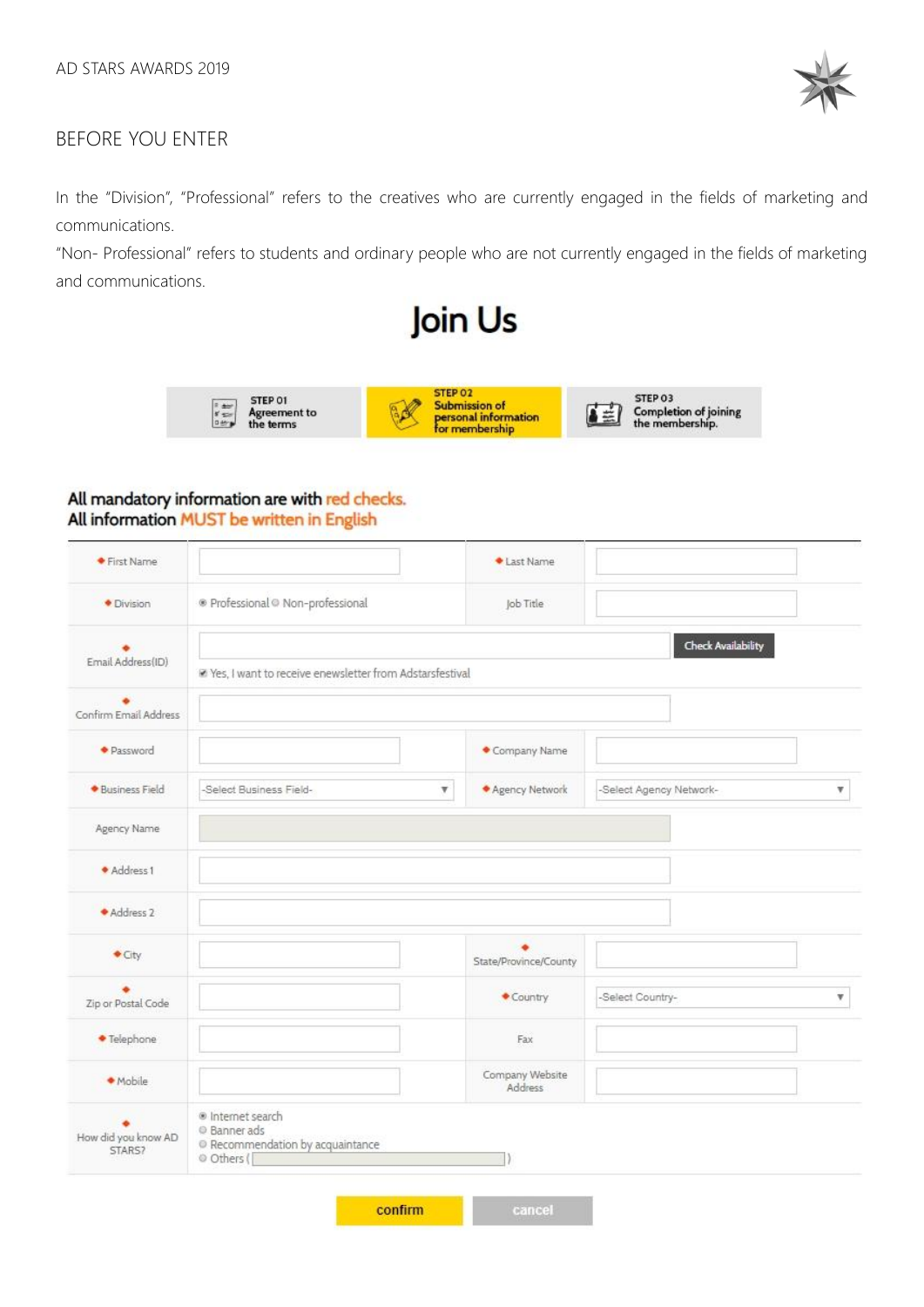

Entry Process

#### 1. Log In

After connecting to the website, [www.adstars.org,](http://www.adstars.org/) go to The Award > Enter Now. If you are not logged in, please log on. After logging in, the screen below will appear. Please tick "I agree with rules and regulations." first.

# **Enter Now**

# Entries should be submitted in English.

(1) Recommended internet environment for entry is as follows



#### 2. Step 1

Fill out the information of Title, Category, Appeal, and Other Options. English is only available.

| Type the Title (Mandatory)

The title can be entered in English only. You are not allowed to enter special characters such as <,>,^,!,@,&,#. Title

| Title |                                                                                                                                                                 |
|-------|-----------------------------------------------------------------------------------------------------------------------------------------------------------------|
|       | * Please dont's use Special characters like " $\langle , \rangle, \hat{}',  , \textcircled{0}, \textcircled{k}, \textcircled{k}$ "<br>* Please USE ENGLISH ONLY |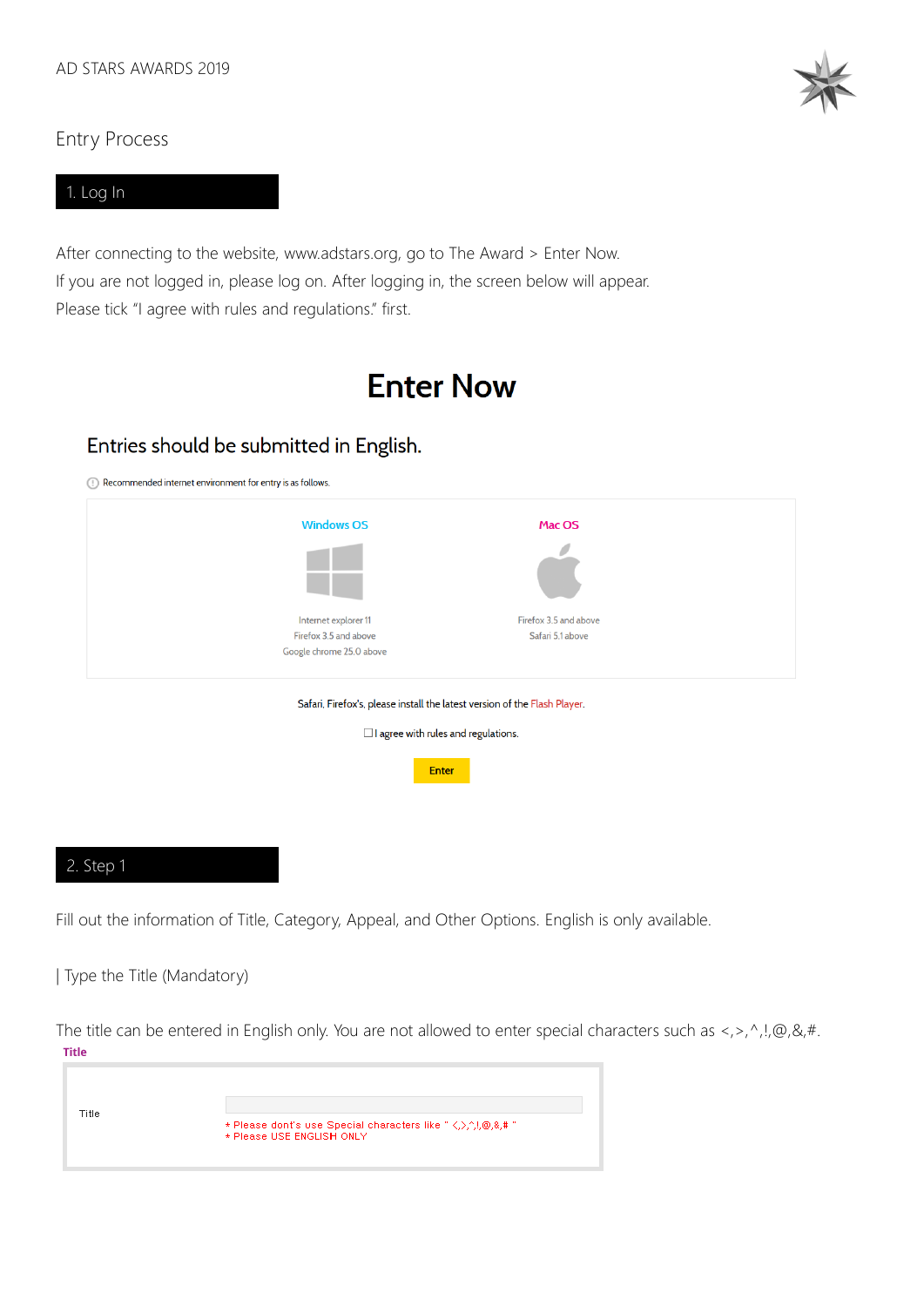Please select a category. You may also need to select a Sub- category#1 or a Sub- category#2 in some categories.

| Category           |                                                   |                 |                                     | See AD STAR'S Category ▶ |                         |
|--------------------|---------------------------------------------------|-----------------|-------------------------------------|--------------------------|-------------------------|
|                    | $\odot$ Film                                      | ● Print         |                                     | © Outdoor                |                         |
|                    | Radio & Audio                                     | © Design        |                                     | lnteractive              |                         |
|                    | © Mobile                                          | C Data Insights |                                     | Social & Influencer      |                         |
| AD STARS           | ◎ PR                                              | ● Promotion     |                                     | © Direct                 |                         |
|                    | ● Media                                           | lntegrated      |                                     | lnnovation               |                         |
|                    | <b>Diverse Insights</b>                           | Race brand      |                                     |                          |                         |
|                    | <b>Branded Information Videos</b>                 |                 | <b>Branded Entertainment Videos</b> |                          |                         |
| <b>VIDEO STARS</b> | <b>Branded Viral Videos</b><br>Non Branded Videos |                 | Campaign Videos (Case film)         |                          |                         |
| PSA                | ◎ Green                                           | ● Human Rights  | ● Education                         | ● Healthcare             |                         |
|                    | Gender Equality                                   | Reace & Justice | Rartnerships                        | © Others                 |                         |
| Sub Category#1     | --Select Category#1-                              |                 |                                     |                          | $\overline{\mathbf{v}}$ |

#### | Select an Appeal (Mandatory)

Next, select an appeal. AD STARS manage an entry database which classifies and views the entries by type of appeal. The Appeal will be used only for references, not for any additional evaluation or awards.

| Appeal         |             |                          | See tips for the types of the appeals $\blacktriangleright$ |
|----------------|-------------|--------------------------|-------------------------------------------------------------|
| O Humor        | ◎ Fear      | ◎ Sex                    | Comparison                                                  |
| Recommendation | Soft sell   | Hard sell                | <b>O</b> Direct Response                                    |
| Affection      | ● Nostalgia | <b>Eact Presentation</b> | © Demonstration                                             |
| © Others       |             |                          |                                                             |

| Select Other Options (Mandatory)

Please select other options. And click the "Step 2" button to save the Entry Information 1, and then go to the page of Entry Information 2.

Other Options

| Single / Campaign                       | Campaign<br>$\odot$ Single<br>CAMPAIGN: A coordinated series of linked, multi-channel executions with a single idea<br>or theme. |
|-----------------------------------------|----------------------------------------------------------------------------------------------------------------------------------|
| URL                                     |                                                                                                                                  |
| Allow other people to watch my<br>entry | O DO NOT Agree<br>Agree                                                                                                          |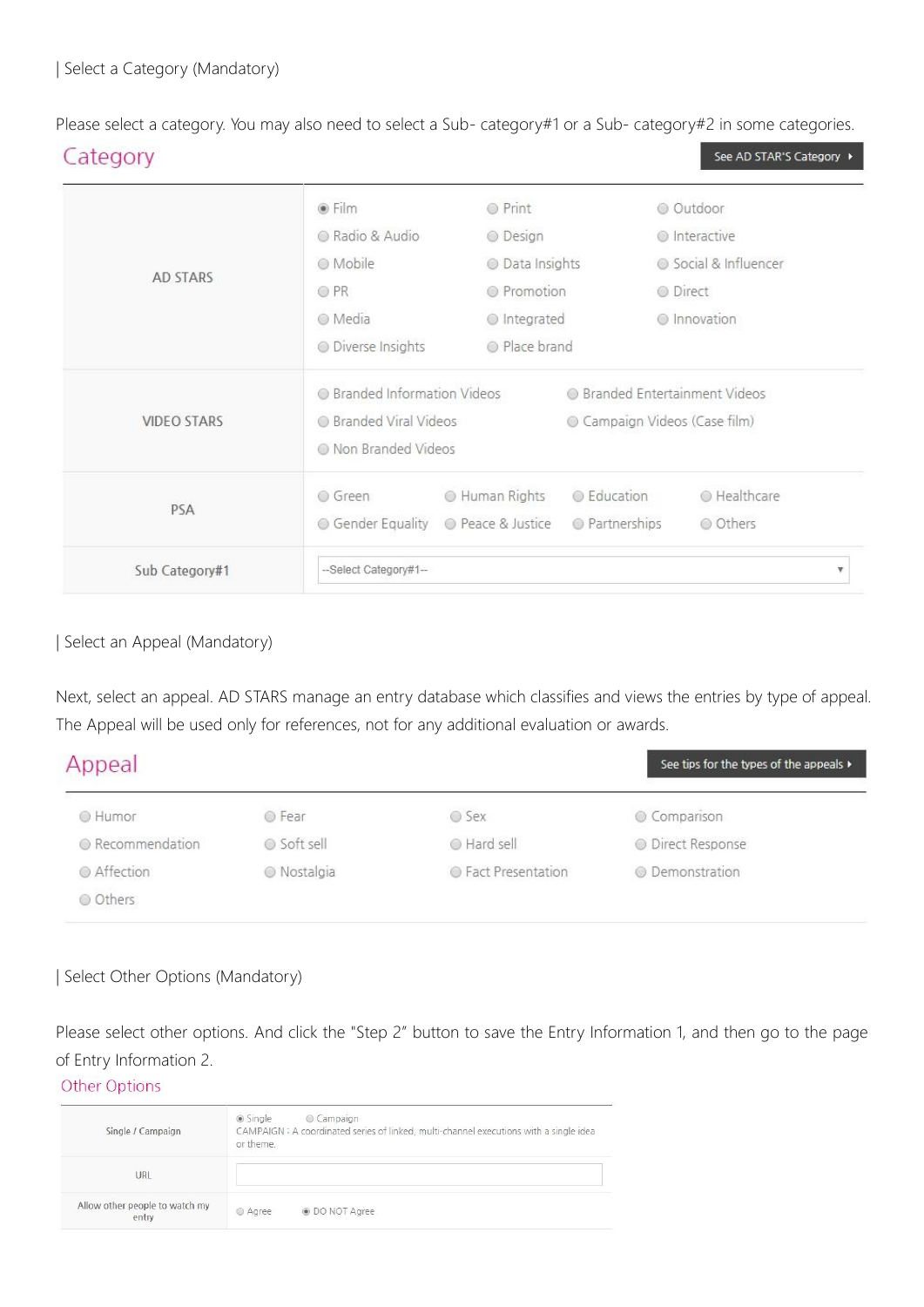- \* Single : A single execution
- Campaign : A campaign with multiple executions
- \* You can revise the information on My Page> My Entries, before submission deadline.

# 2. Step 2

Type the information of Entrant Information, Entry Information, and Credit Information. English is only available.

| Type the Entrant Information (Mandatory)

Select the information corresponding to Country and Agency Network respectively. If there is no relevant Agency Network, select "All OTHER COMPANIES". And then you can type Agency Network Name you want.

#### | Type the Entry Information (Mandatory)

## **Entry Information**

- \* Please fill out the following blanks if any
- \* Please USE ENGLISH ONLY

| Advertiser/Client                                            |                                                           |
|--------------------------------------------------------------|-----------------------------------------------------------|
| Brand                                                        |                                                           |
| Describe Mission<br>(max, 700 bytes) (0/700)                 |                                                           |
| Describe Idea<br>(max, 700 bytes) (0/700)                    |                                                           |
| Describe results & achievement<br>(max, 700 bytes) (0/700)   |                                                           |
| <b>OPTIONAL Additional Point</b><br>(max, 700 bytes) (0/700) |                                                           |
|                                                              | Strong Point @ Visual @ Copy @ Jingle/BGM @ Plan @ Others |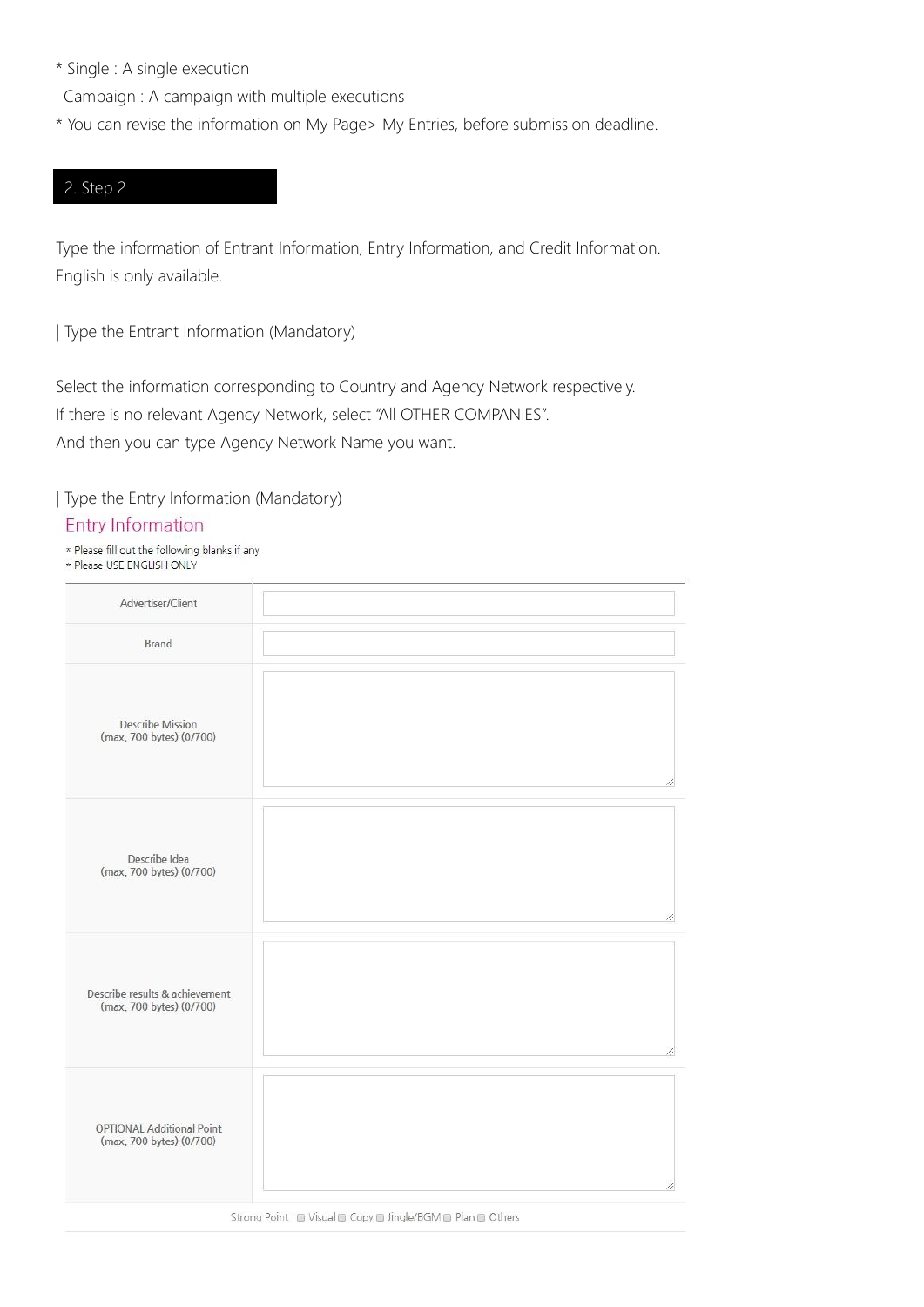# Credit Information

\* How to add credit: Select a credit -> click the ADD button

\* How to add credit again : Perform the step of 1

|            | Account Director                      | Account Manager             | Account Supervisor                    | Advertiser's<br>Supervisor              |
|------------|---------------------------------------|-----------------------------|---------------------------------------|-----------------------------------------|
|            | Agency Producer                       | Art Buyer                   | Art Director                          | <b>E</b> Chief Creative Officer         |
|            | Copywriter                            | Creative Director           | <b>Director</b>                       | <b>Editor</b>                           |
| Credit ADD | <b>Executive Creative</b><br>Director | Head Of Technology          | <b>I</b> Music                        | National Strategy/<br>Planning Director |
|            | <b>Post Production</b>                | <b>Producer</b>             | Production Company @ Senior Developer |                                         |
|            | Senior Digital<br>Producer            | Sound<br>Design/Arrangement | Write more credit you<br>need         |                                         |

#### ADD

| Part                              | Name | Company | E-mail | DEL |
|-----------------------------------|------|---------|--------|-----|
| Chief<br>Creative<br>Officer      |      |         |        |     |
| Executive<br>Creative<br>Director |      |         |        |     |
| Creative<br>Director              |      |         |        |     |
| Copywriter                        |      |         |        |     |
| Art Director                      |      |         |        |     |

STEP3

To add credit, select the necessary item from the [Credit ADD] and click the [ADD] button,

you can type the other credit information.

To delete credit, you can click the [DEL] buttton.

After finailizing insert credits, click the [STEP 3] button to go to next page.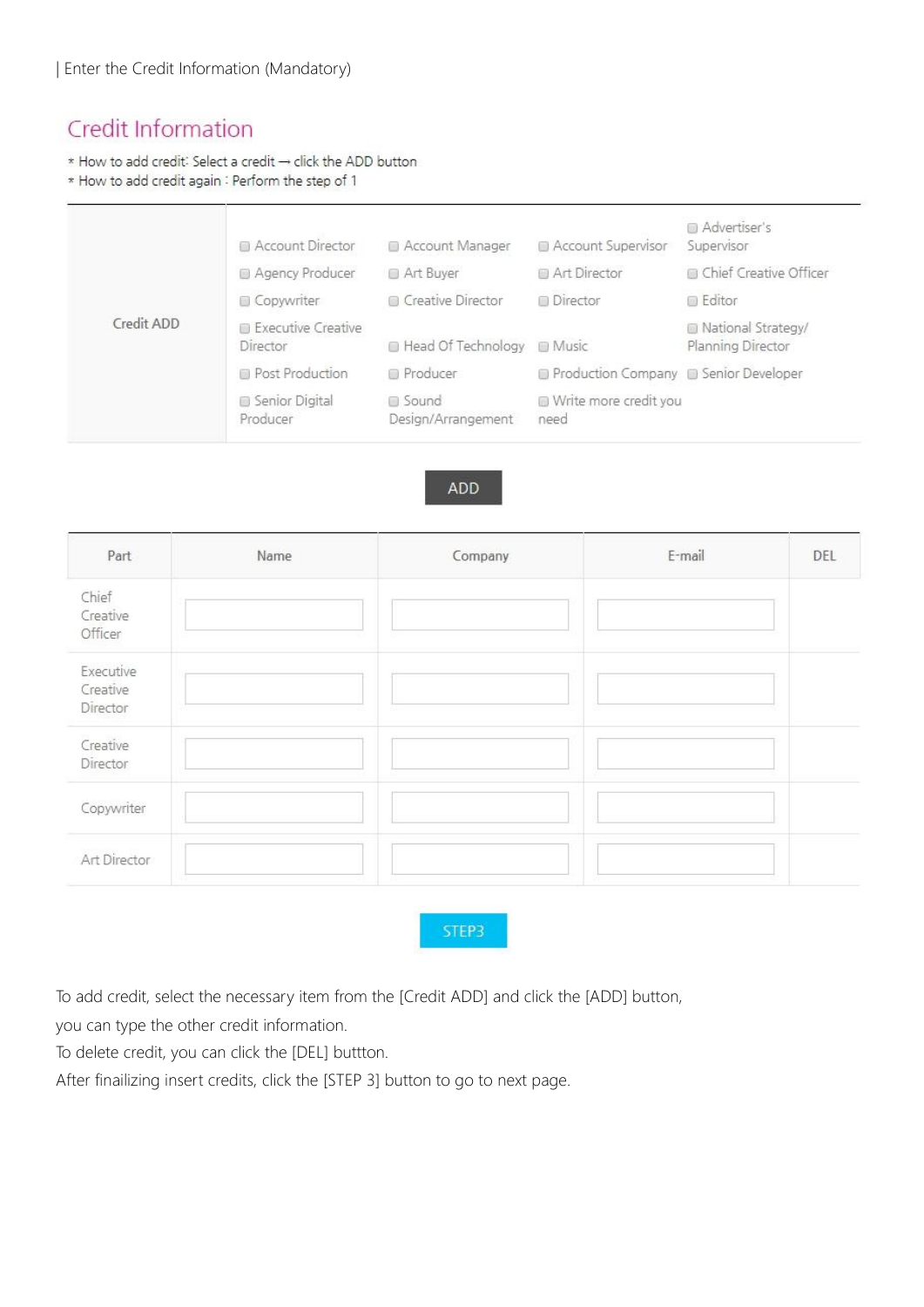#### 3. Step 3

This page is the last step to complete submission by uploading entry file.

| Upload the Entry File (Mandatory)

We will not accept any submssion formats outside of these areas.

#### **Media Requirements**

| <b>Video</b>                                                                                                                                                                                                                                                                             | <b>Image</b>                                                                                                                           | Radio                                                                                                                     | <b>Interactive</b>                                                             |
|------------------------------------------------------------------------------------------------------------------------------------------------------------------------------------------------------------------------------------------------------------------------------------------|----------------------------------------------------------------------------------------------------------------------------------------|---------------------------------------------------------------------------------------------------------------------------|--------------------------------------------------------------------------------|
| Extension: MP4. MOV<br>File size: Maximum 350MB.<br>Maximum 3 minutes<br>• exception) When Film category exceeds 3<br>minutes : Submit the original file and<br>upload the edited version that does not<br>exceeds 3 minutes as supporting file.<br>Do not include bars, slate or Black. | Extension : .   pg in RGB<br>(CMYK is NOT Acceptable)<br>• Dimension : approximately 2400 X 1600<br>pixel<br>. File size : Maximum 3MB | Extension: MP3<br>. File size : Maximum 3 MB (by three<br>minutes)<br>Radio entry MUST submit with its English<br>script. | Extension: MP4. MOV<br>File size : Maximum 350MB<br>URL: (ei. www.adstars.org) |

If necessary, Support File can be added.

After you complete the entry process, click the [Submit] button to complete the entry. Then, all the steps for submission are completed.

#### Entry File (Compulsory Material)

| * Upload your entry |                         |      |
|---------------------|-------------------------|------|
|                     | ● Moive ● Image ● Sound |      |
| File                |                         | Find |

# Support File (Supporting Material)

| * Please upload extra files which can support your idea |                                    | <b>ADD</b><br>Delete |
|---------------------------------------------------------|------------------------------------|----------------------|
| File #1                                                 | ● Movie ● Image ● Sound ● Document | Find                 |

# **ThumbNail File**

\* It will be used as an image to represent the entry on the Ad Stars homepage.

| File | * Image (* File From : JPG, GIF * File Size : 160*80 Pixel)                                                                            |
|------|----------------------------------------------------------------------------------------------------------------------------------------|
|      | Find<br>* The thumbnail will be created when the entry file is registered.<br>* In case of sound registration should be done directly. |
|      | * If the thumbnail not registered, replacement with the image on the left side will occur.                                             |

- Click Submit if you have finished.
- You can also add other entries for the same campaign on My Page.

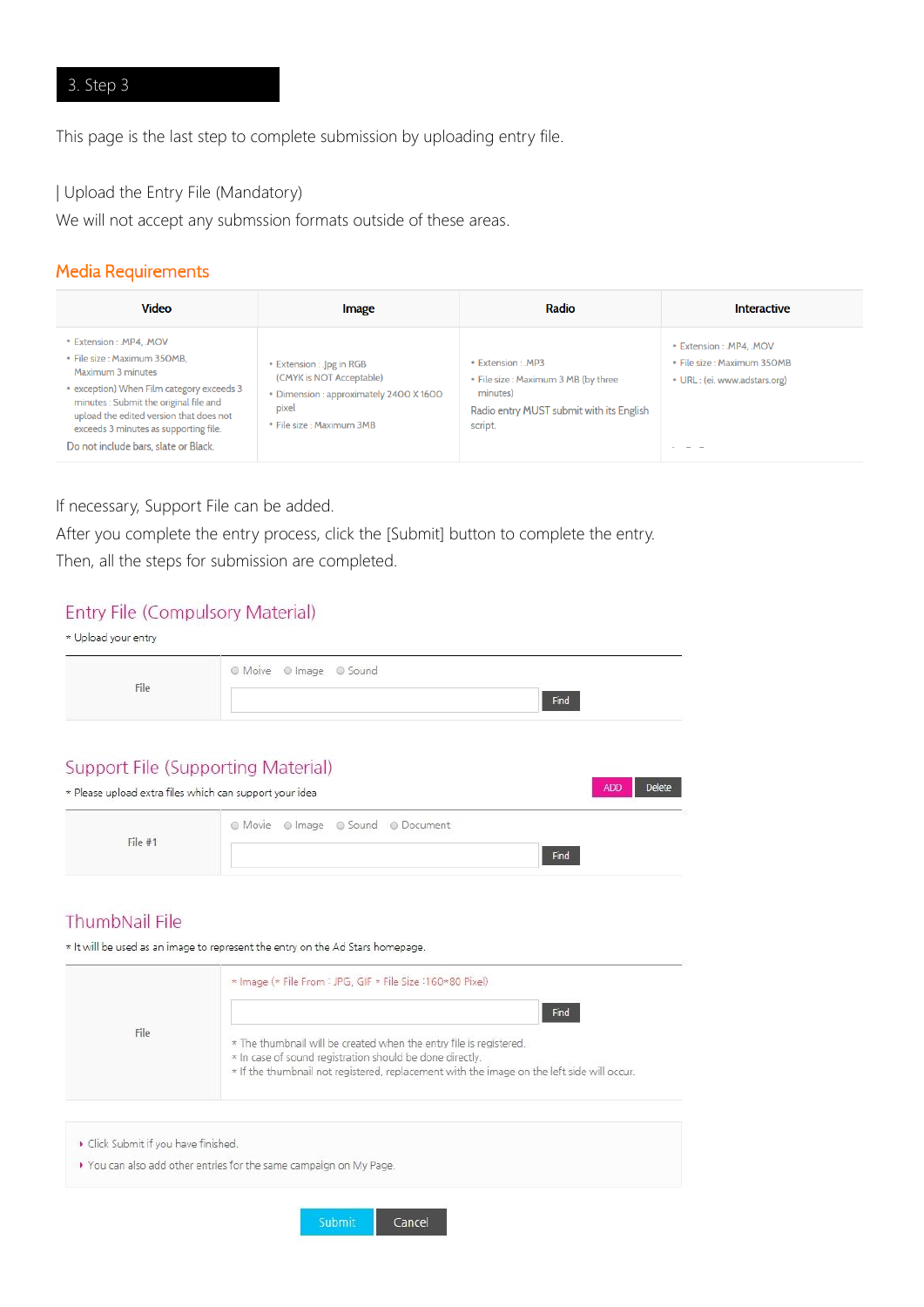You can edit Entry Information at My Page > My Entries menu.

| Division                                      | Title[Entry No]                                                                      | Category                                                                       | Media Type | <b>Entry Status</b>    | Management    |
|-----------------------------------------------|--------------------------------------------------------------------------------------|--------------------------------------------------------------------------------|------------|------------------------|---------------|
| Professional<br><b>n</b> Add<br>× Delete      | Entry Title<br>[P-PB-NA-00-C-102918]<br>Big data made Tokyo city non-size"<br>Eumina | Place brand<br>National Brands                                                 | Campaign   | 1 of 2<br>Complete     | <b>O</b> edit |
| Professional<br>□ Clone the entry<br>X Delete | Entry Title<br>[ P-PR-PP-CC-C-102898<br><b>TODAY'S</b><br>PENNICE /                  | PR<br>Practices & Specialism<br>Corporate reputation &<br>communication        | Campaign   | $1$ of $2$<br>Complete | <b>Q</b> edit |
|                                               | Entry Title<br>P-PR-PP-CC-C-102899<br>If I came out<br>would you<br>support me?      | <b>PR</b><br>Practices & Specialism<br>Corporate reputation &<br>communication | Campaign   | $2$ of $2$<br>Complete | <b>Q</b> edit |

## | Clone

You can register new entry by making a clone and revise its information such as category, strategy etc.

#### | Edit

The Entry Information can be revised.

#### | ADD

When the entry is a campaign type, you can register another entry in series by clicking [ADD] button.

| Delete

The submitted entry can be deleted.

# 5. FAQ

1. During the entry process, it doesn't go to the next step well, and an error occurs.

The error may result from the unsuitable user environment. Please check the following user environment. In addition, please check whether the mandatory information has been entered or selected properly.

The user environment for entry is as follows.